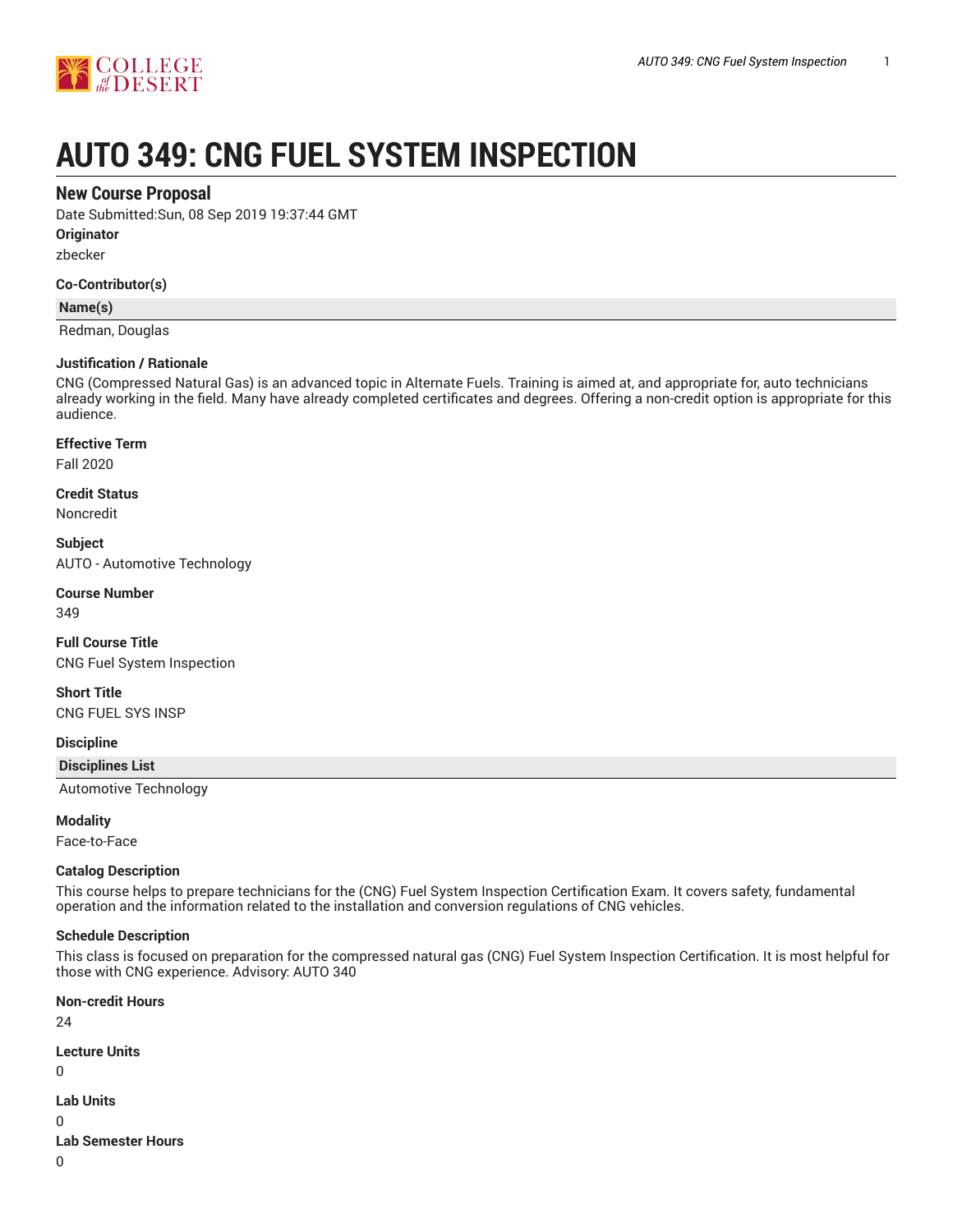

**In-class Hours** 18

**Out-of-class Hours** 6

## **Total Course Units**

 $\Omega$ 

**Total Semester Hours** 24

## **Override Description**

Noncredit courses do not have lecture and lab. The out of class hours were adjusted to provide the same total as the equivalent credit course.

**Prerequisite Course(s)** Advisory: AUTO 340

**Required Text and Other Instructional Materials Resource Type**

Web/Other

**Description** Handouts provided by the instructor

**Resource Type**

Web/Other

## **Description**

NFPA 52 Vehicular Fuel Systems Code, 2019 Edition

## **Class Size Maximum**

15

## **Entrance Skills**

Students should be able to: Describe component overview and operation. Comply with shop and vehicle safety practices relevant to compressed natural gas (CNG) vehicles. List shop and vehicle safety practices relevant to compressed natural gas (CNG) vehicles. Describe CNG components and describe their operation.

## **Requisite Course Objectives**

AUTO 340-Upon successful completion of this course, students will be able to: List shop and vehicle safety practices relevant to compressed natural gas (CNG) vehicles.

AUTO 340-Upon successful completion of this course, students will be able to: describe CNG components and describe their operation.

## **Course Content**

- 1. Compressed natural gas (CNG) safety.
- 2. CNG component function and operation.
- 3. National Fire Protection Agency (NFPA) 52 rules and regulations.
- 4. Compressed Gas Association (CGA) 6.4 CNG Fuel System Inspection procedures.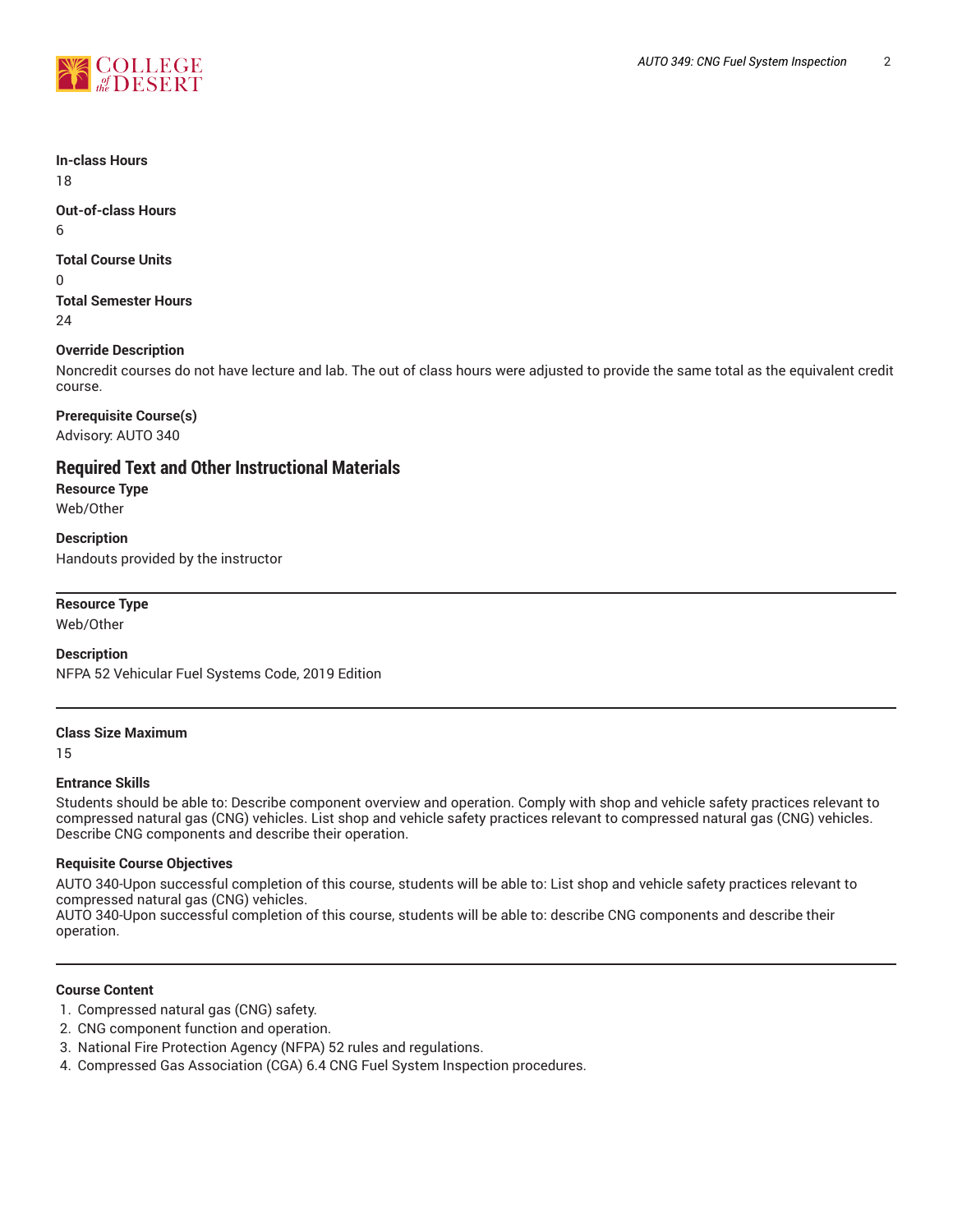

#### **Course Objectives**

|             | <b>Objectives</b>                                                  |
|-------------|--------------------------------------------------------------------|
| Objective 1 | Understand CNG safety procedures.                                  |
| Objective 2 | Identify basic vehicle CNG system operation component function.    |
| Objective 3 | List the steps in performing a CNG vehicle Fuel System Inspection. |

#### **Student Learning Outcomes**

**Upon satisfactory completion of this course, students will be able to:**

Outcome 1 Successfully complete a CNG Fuel System Inspection on a vehicle, including documentation.

#### **Methods of Instruction**

| <b>Method</b>                      | Please provide a description or examples of how each instructional<br>method will be used in this course.                                                                                 |
|------------------------------------|-------------------------------------------------------------------------------------------------------------------------------------------------------------------------------------------|
| Demonstration, Repetition/Practice | Each student will demonstrate their ability to correctly perform a given<br>task not limited to laboratory assignments, research projects, interactive<br>role-play and group activities. |
| Technology-based instruction       | Diagnostic equipment based activities.                                                                                                                                                    |
| Lecture                            | Each class is half lecture covering multiple aspects of course content.                                                                                                                   |
| <b>Discussion</b>                  | Student will participate in classroom discussions.                                                                                                                                        |
| Observation                        | Student will be observed in activities in lab, group activities, information<br>research collaborative assignments, and other activities assigned.                                        |
| Collaborative/Team                 | Student will work in a team setting shile performing NATEF tasks,<br>researching information and group based activities.                                                                  |

#### **Methods of Evaluation**

| <b>Method</b>                      | Please provide a description or examples of how<br>each evaluation method will be used in this course.                                                                                 | <b>Type of Assignment</b> |
|------------------------------------|----------------------------------------------------------------------------------------------------------------------------------------------------------------------------------------|---------------------------|
| Written homework                   | Readings from material provided. Is. Homework<br>from material provided; multiple-choice questions,<br>fill in the blank and essay questions to be graded<br>each week.                | In Class Only             |
| Student participation/contribution | Lab activities and student may participate in role<br>play activities.                                                                                                                 | In Class Only             |
| Mid-term and final evaluations     | Used to evaluate student's knowledge and<br>understanding of the informtion presented.<br>Examples of these are not limited to quizzes, exams,<br>presentations, research or projects. | In Class Only             |
| Laboratory projects                | Student will participate in lab based activities to<br>complete their NATEF standards job sheets.                                                                                      | In Class Only             |
| Other                              | Out-of-class hours will be accounted for<br>electronically through the learning management<br>system.                                                                                  | Out of Class Only         |

## **Assignments**

## **Other In-class Assignments**

- 1. Lecture from handouts and NFPA 52 classroom books.
- 2. Worksheets and quizzes.
- 3. Written summaries and analysis of assigned websites.
- 4. Inspection scenarios discussed and group evaluation.
- 5. Step-by-step discussion completion of CNG Fuel System Inspection including state and federal regulations and safety.

#### **Other Out-of-class Assignments**

- 1. Research using online service information and OEM information.
- 2. Coursework from provided materials: multiple-choice questions, fill in the blank and essay questions to be graded each week.
- 3. Assigned readings and written summaries from selected instructor handouts.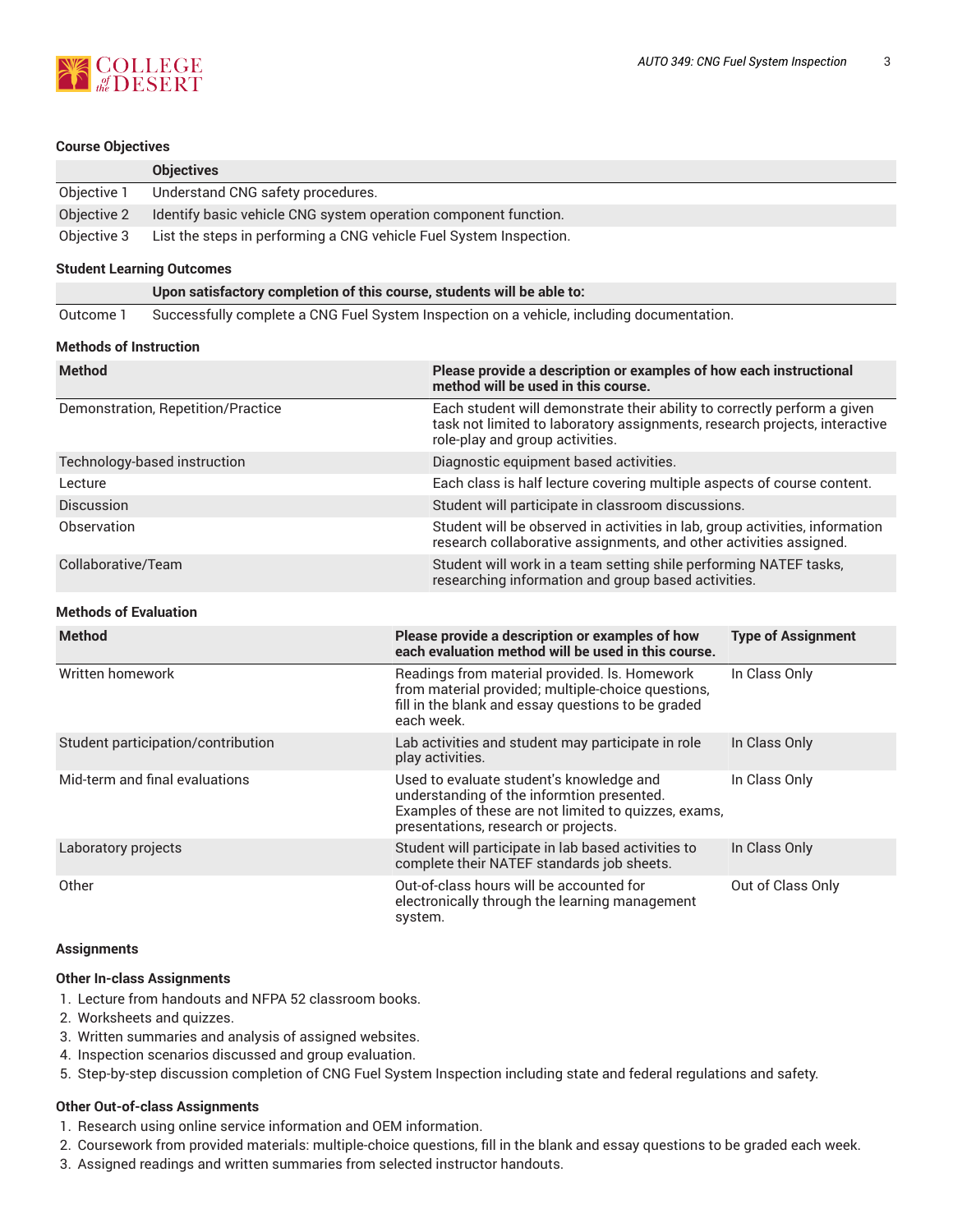

- 4. Written summaries and analysis of assigned websites.
- 5. Must study a complete fuel system inspection.
- 6. Must develop teamwork skills through lab activities and assigned special projects.

### **Grade Methods**

Pass/No Pass Only

## **MIS Course Data**

**CIP Code** 47.0614 - Alternative Fuel Vehicle Technology/Technician.

**TOP Code** 094840 - Alternative Fuels and Advanced Transportation Technology

## **SAM Code**

C - Clearly Occupational

**Basic Skills Status** Not Basic Skills

**Prior College Level** Not applicable

**Cooperative Work Experience** Not a Coop Course

**Course Classification Status** Other Non-credit Enhanced Funding

**Approved Special Class** Not special class

**Noncredit Category** Short-Term Vocational

**Funding Agency Category** Not Applicable

**Program Status** Program Applicable

**Transfer Status** Not transferable

**Allow Audit** No

**Repeatability** Yes

**Repeatability Limit** NC **Repeat Type** Noncredit

#### **Justification**

Noncredit courses are repeatable until students are comfortable they have achieved the skills and knowledge required to meet the objectives and outcomes of the course.